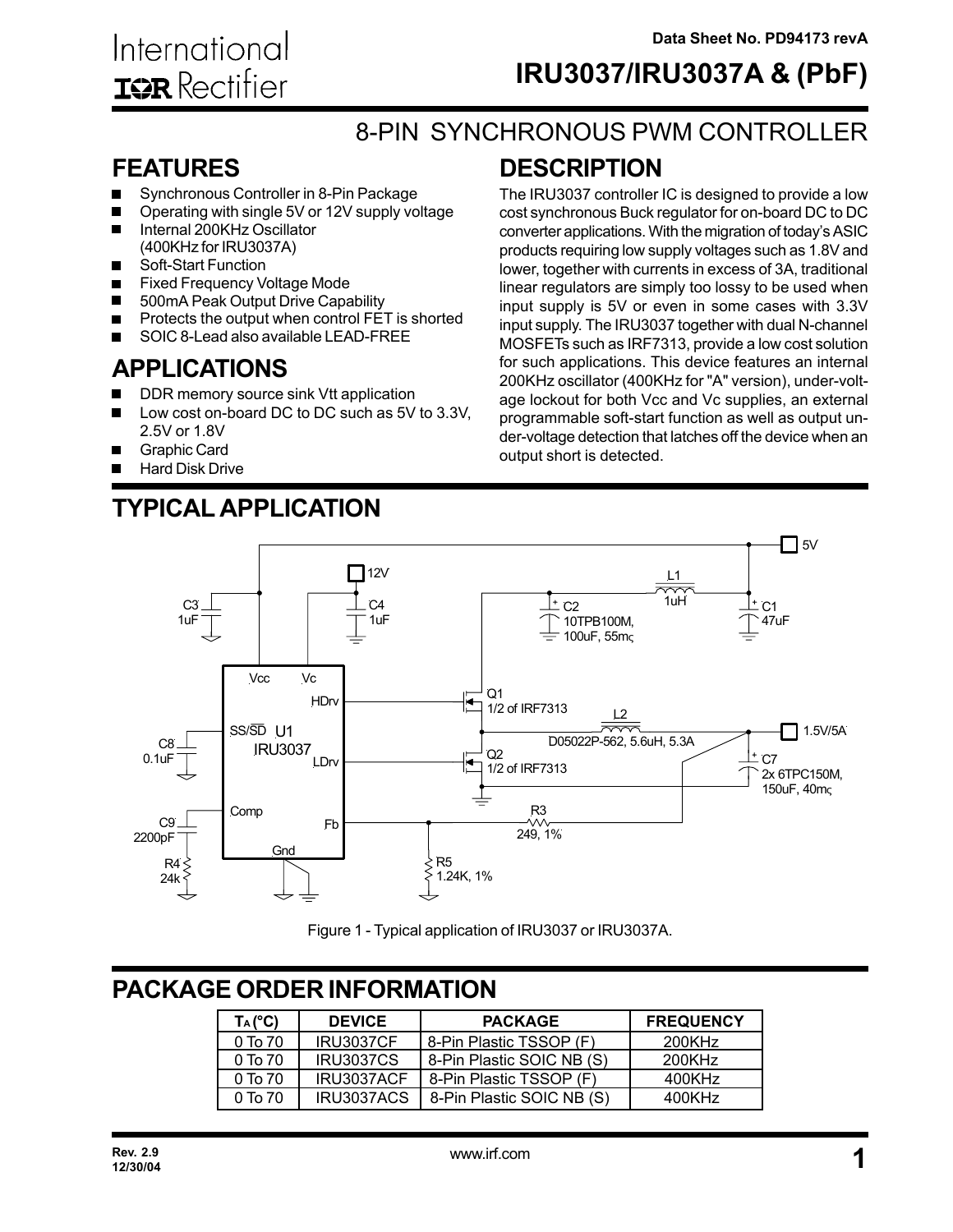## **ABSOLUTE MAXIMUM RATINGS**

| <b>CAUTION:</b> Stresses above those listed in "Absolute Maximum Ratings" may cause permanent damage to the device. |  |
|---------------------------------------------------------------------------------------------------------------------|--|

## **PACKAGE INFORMATION**



## **ELECTRICAL SPECIFICATIONS**

Unless otherwise specified, these specifications apply over Vcc=5V, Vc=12V and TA=0 to 70°C. Typical values refer to TA=25°C. Low duty cycle pulse testing is used which keeps junction and case temperatures equal to the ambient temperature.

| <b>PARAMETER</b>             | <b>SYM</b>            | <b>TEST CONDITION</b>                                                                 | <b>MIN</b>     | <b>TYP</b> | <b>MAX</b> | <b>UNITS</b> |
|------------------------------|-----------------------|---------------------------------------------------------------------------------------|----------------|------------|------------|--------------|
| <b>Reference Voltage</b>     |                       |                                                                                       |                |            |            |              |
| Fb Voltage                   | <b>V<sub>FB</sub></b> | <b>IRU3037</b>                                                                        | 1.225          | 1.250      | 1.275      |              |
|                              |                       | <b>IRU3037A</b>                                                                       | 0.784          | 0.800      | 0.816      | V            |
| Fb Voltage Line Regulation   | LREG                  | 5 <vcc<12< td=""><td></td><td>0.2</td><td>0.35</td><td><math>\%</math></td></vcc<12<> |                | 0.2        | 0.35       | $\%$         |
| <b>UVLO</b>                  |                       |                                                                                       |                |            |            |              |
| <b>UVLO Threshold - Vcc</b>  |                       | UVLO Vcc Supply Ramping Up                                                            | 4.0            | 4.2        | 4.4        | V            |
| <b>UVLO Hysteresis - Vcc</b> |                       |                                                                                       |                | 0.25       |            | $\vee$       |
| <b>UVLO Threshold - Vc</b>   | UVLO Vc               | Supply Ramping Up                                                                     | 3.1            | 3.3        | 3.5        | $\vee$       |
| <b>UVLO Hysteresis - Vc</b>  |                       |                                                                                       |                | 0.2        |            | $\vee$       |
| <b>UVLO Threshold - Fb</b>   | UVLO Fb               | Fb Ramping Down (IRU3037)                                                             | 0.4            | 0.6        | 0.8        | $\vee$       |
|                              |                       | (IRU3037A)                                                                            | 0.3            | 0.4        | 0.5        |              |
| <b>UVLO Hysteresis - Fb</b>  |                       |                                                                                       |                | 0.1        |            | $\vee$       |
| <b>Supply Current</b>        |                       |                                                                                       |                |            |            |              |
| Vcc Dynamic Supply Current   | Dyn Icc               | Freq=200KHz, CL=1500pF                                                                | $\overline{2}$ | 5          | 8          | mA           |
| Vc Dynamic Supply Current    | Dyn Ic                | Freq=200KHz, $C_L$ =1500pF                                                            | $\overline{2}$ | 7          | 10         | mA           |
| Vcc Static Supply Current    | Icco                  | SS=0V                                                                                 | 1              | 3.3        | 6          | mA           |
| Vc Static Supply Current     | lca                   | SS=0V                                                                                 | 0.5            | 1          | 4.5        | mA           |
| <b>Soft-Start Section</b>    |                       |                                                                                       |                |            |            |              |
| <b>Charge Current</b>        | <b>SSIB</b>           | $SS=0V$                                                                               | -10            | $-20$      | $-30$      | μA           |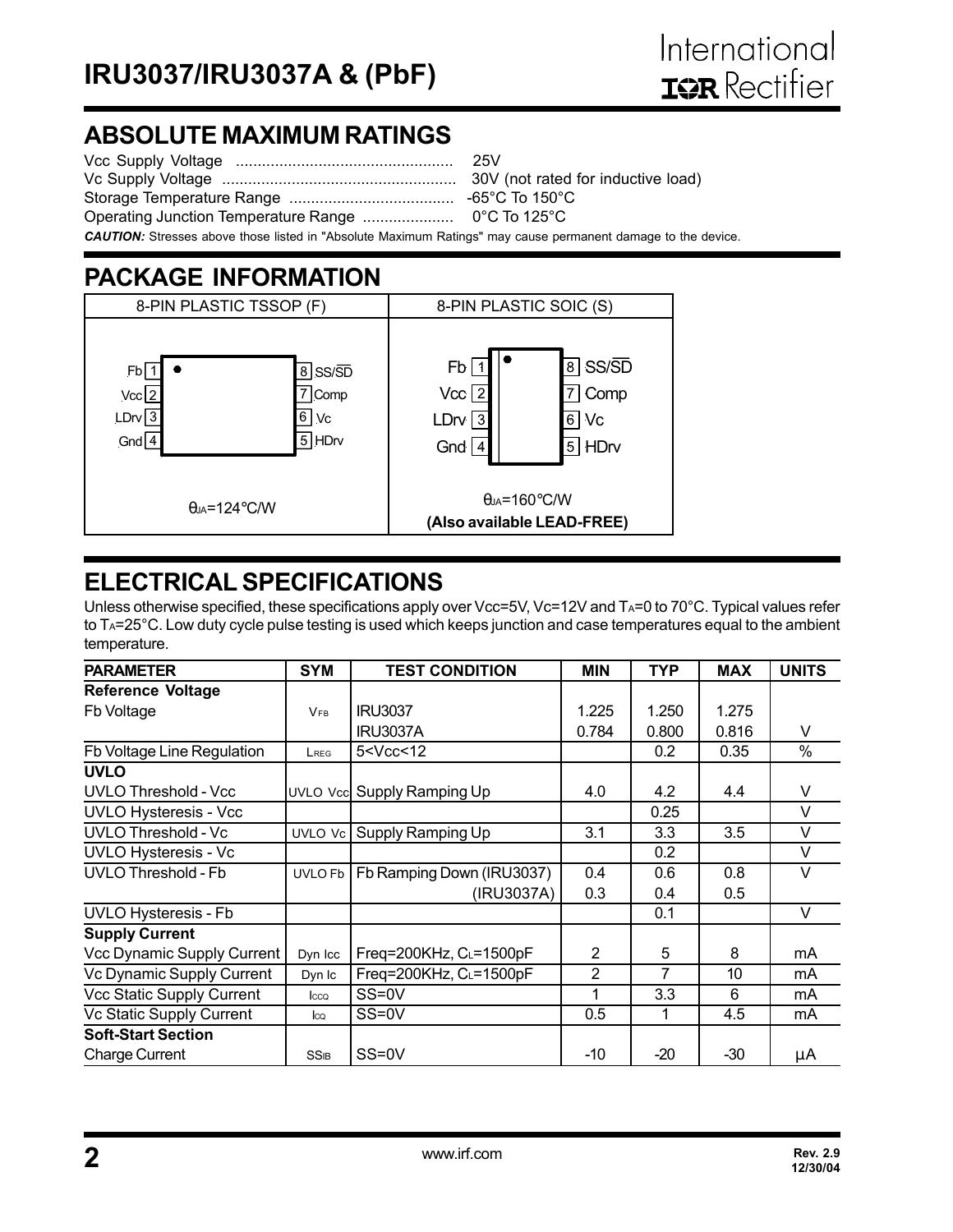| <b>PARAMETER</b>              | <b>SYM</b>      | <b>TEST CONDITION</b> | <b>MIN</b> | <b>TYP</b> | <b>MAX</b> | <b>UNITS</b>    |
|-------------------------------|-----------------|-----------------------|------------|------------|------------|-----------------|
| <b>Error Amp</b>              |                 |                       |            |            |            |                 |
| Fb Voltage Input Bias Current | IFB1            | SS=3V, Fb=1V          |            | $-0.1$     |            | μA              |
| Fb Voltage Input Bias Current | FB <sub>2</sub> | SS=0V, Fb=1V          |            | -64        |            | μA              |
| Transconductance              | gm              |                       | 410        | 600        | 830        | umho            |
| <b>Oscillator</b>             |                 |                       |            |            |            |                 |
| Frequency                     | Freq            | <b>IRU3037</b>        | 180        | 200        | 220        | <b>KHz</b>      |
|                               |                 | <b>IRU3037A</b>       | 345        | 400        | 440        |                 |
| Ramp-Amplitude Voltage        | <b>VRAMP</b>    |                       | 1.225      | 1.25       | 1.275      | V               |
| <b>Output Drivers</b>         |                 |                       |            |            |            |                 |
| <b>Rise Time</b>              | Tr.             | $C_L = 1500pF$        |            | 50         | 100        | ns              |
| <b>Fall Time</b>              | Tf              | $C_L = 1500pF$        |            | 50         | 100        | ns              |
| Dead Band Time                | Трв             |                       | 50         | 150        | 250        | ns              |
| Max Duty Cycle                | <b>TON</b>      | Fb=1V, Freq=200KHz    | 85         | 90         | 95         | $\overline{\%}$ |
| Min Duty Cycle                | <b>TOFF</b>     | $Fb=1.5V$             | 0          | 0          |            | $\%$            |

## **PIN DESCRIPTIONS**

| PIN#           | <b>PIN SYMBOL</b>     | <b>PIN DESCRIPTION</b>                                                                                                                                                                                                                                                                                                                                           |
|----------------|-----------------------|------------------------------------------------------------------------------------------------------------------------------------------------------------------------------------------------------------------------------------------------------------------------------------------------------------------------------------------------------------------|
| 1              | Fb                    | This pin is connected directly to the output of the switching regulator via resistor divider to<br>provide feedback to the Error amplifier.                                                                                                                                                                                                                      |
| $\overline{2}$ | <b>Vcc</b>            | This pin provides biasing for the internal blocks of the IC as well as power for the low side<br>driver. A minimum of 1µF, high frequency capacitor must be connected from this pin to<br>ground to provide peak drive current capability.                                                                                                                       |
| 3              | LDrv                  | Output driver for the synchronous power MOSFET.                                                                                                                                                                                                                                                                                                                  |
| 4              | Gnd                   | This pin serves as the ground pin and must be connected directly to the ground plane. A<br>high frequency capacitor (0.1 to 1µF) must be connected from V5 and V12 pins to this pin<br>for noise free operation.                                                                                                                                                 |
| 5              | <b>HD<sub>N</sub></b> | Output driver for the high side power MOSFET. Connect a diode, such as BAT54 or 1N4148,<br>from this pin to ground for the application when the inductor current goes negative (Source/<br>Sink), soft-start at no load and for the fast load transient from full load to no load.                                                                               |
| 6              | Vc                    | This pin is connected to a voltage that must be at least 4V higher than the bus voltage of<br>the switcher (assuming 5V threshold MOSFET) and powers the high side output driver. A<br>minimum of 1µF, high frequency capacitor must be connected from this pin to ground to<br>provide peak drive current capability.                                           |
| 7              | Comp                  | Compensation pin of the error amplifier. An external resistor and capacitor network is<br>typically connected from this pin to ground to provide loop compensation.                                                                                                                                                                                              |
| 8              | $SS / \overline{SD}$  | This pin provides soft-start for the switching regulator. An internal current source charges<br>an external capacitor that is connected from this pin to ground which ramps up the output<br>of the switching regulator, preventing it from overshooting as well as limiting the input<br>current. The converter can be shutdown by pulling this pin below 0.5V. |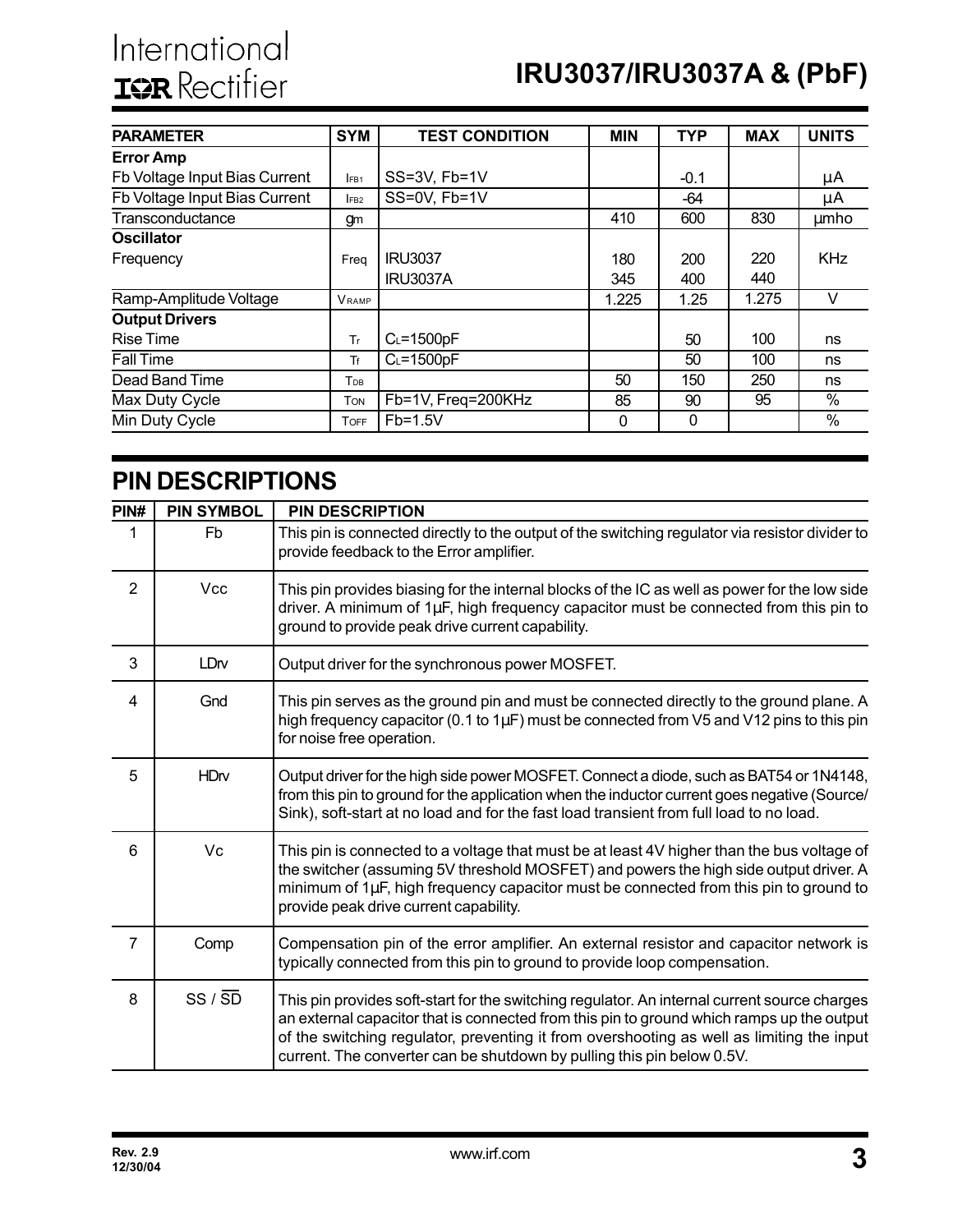#### **BLOCK DIAGRAM** Vcc >  $\rightarrow$  3V Bias **Generator**  $\rightarrow$  1.25V 0.2V  $\blacksquare$  $\rightarrow$  POR 4.0V  $3V$ 0.2V  $Vc$  $\blacksquare$ 20uA 3.5V 6 | Vc  $SS/SD$  8 64uA Max **Oscillator** HDrv 5 Ct POR S 1.25V ನ Error Comp Error Amp 25K 2 | Vcc R Reset Dom 25K  $Fb$  1 3 LDrv 0.5V FbLo Comp 4 Gnd Comp $\sqrt{7}$ POR

Figure 2 - Simplified block diagram of the IRU3037.

## **THEORY OF OPERATION**

#### **Introduction**

The IRU3037 is a fixed frequency, voltage mode synchronous controller and consists of a precision reference voltage, an error amplifier, an internal oscillator, a PWM comparator, 0.5A peak gate driver, soft-start and shutdown circuits (see Block Diagram).

The output voltage of the synchronous converter is set and controlled by the output of the error amplifier; this is the amplified error signal from the sensed output voltage and the reference voltage.

This voltage is compared to a fixed frequency linear sawtooth ramp and generates fixed frequency pulses of variable duty-cycle, which drives the two N-channel external MOSFETs.The timing of the IC is provided through an internal oscillator circuit which uses on-chip capacitor to set the oscillation frequency to 200 KHz (400 KHz for "A" version).

#### **Soft-Start**

The IRU3037 has a programmable soft-start to control the output voltage rise and limit the current surge at the start-up. To ensure correct start-up, the soft-start sequence initiates when the Vc and Vcc rise above their threshold (3.3V and 4.2V respectively) and generates

the Power On Reset (POR) signal. Soft-start function operates by sourcing an internal current to charge an external capacitor to about 3V. Initially, the soft-start function clamps the E/A's output of the PWM converter. As the charging voltage of the external capacitor ramps up, the PWM signals increase from zero to the point the feedback loop takes control.

#### **Short-Circuit Protection**

The outputs are protected against the short-circuit. The IRU3037 protects the circuit for shorted output by sensing the output voltage (through the external resistor divider). The IRU3037 shuts down the PWM signals, when the output voltage drops below 0.6V (0.4V for IRU3037A).

The IRU3037 also protects the output from over-voltaging when the control FET is shorted. This is done by turning on the sync FET with the maximum duty cycle.

#### **Under-Voltage Lockout**

The under-voltage lockout circuit assures that the MOSFET driver outputs remain in the off state whenever the supply voltage drops below set parameters. Lockout occurs if Vc or Vcc fall below 3.3V and 4.2V respectively. Normal operation resumes once Vc and Vcc rise above the set values.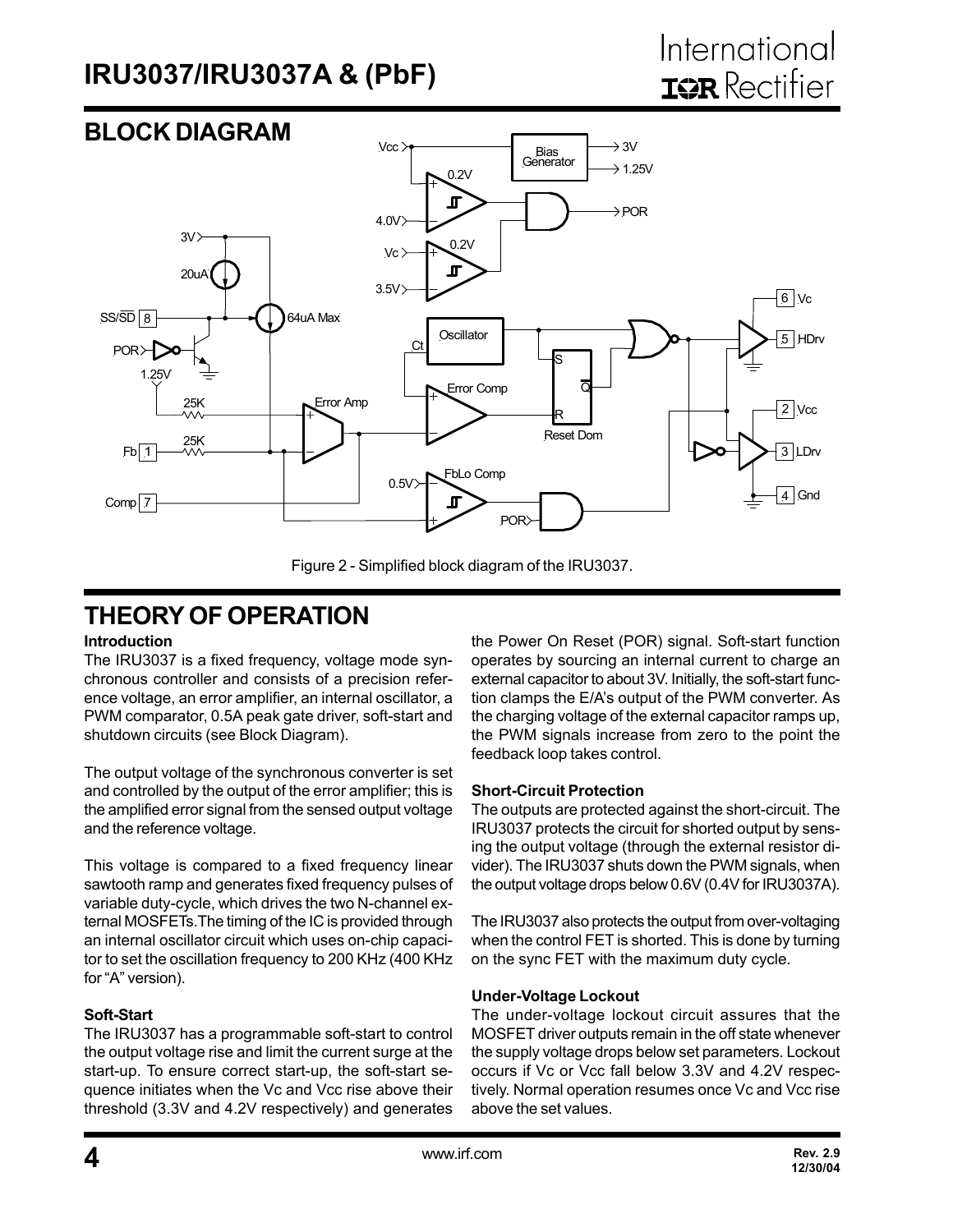## **APPLICATION INFORMATION**

#### **Design Example:**

The following example is a typical application for IRU3037, the schematic is Figure 18 on page 14.

 $V_{IN} = 5V$  $V<sub>OUT</sub> = 3.3V$  $I<sub>OUT</sub> = 4A$  $\Delta$ Vout = 100mV  $fs = 200KHz$ 

#### **Output Voltage Programming**

Output voltage is programmed by reference voltage and external voltage divider. The Fb pin is the inverting input of the error amplifier, which is internally referenced to 1.25V (0.8V for IRU3037A). The divider is ratioed to provide 1.25V at the Fb pin when the output is at its desired value. The output voltage is defined by using the following equation:

$$
V_{\text{OUT}} = V_{\text{REF}} 3 \left( 1 + \frac{R_6}{R_5} \right) \qquad ---(1)
$$

When an external resistor divider is connected to the output as shown in Figure 3.



Figure 3 - Typical application of the IRU3037 for programming the output voltage.

Equation (1) can be rewritten as:

$$
R_6 = R_5 3 \left( \frac{V_{\text{OUT}}}{V_{\text{REF}}} - 1 \right)
$$

Choose  $R_5 = 1K\zeta$ This will result to  $R_6 = 1.65K\varsigma$ 

If the high value feedback resistors are used, the input bias current of the Fb pin could cause a slight increase in output voltage. The output voltage set point can be more accurate by using precision resistor.

#### **Soft-Start Programming**

The soft-start timing can be programmed by selecting the soft start capacitance value. The start up time of the converter can be calculated by using:

\n
$$
\text{tsTART} = 753 \, \text{Css} \quad \text{(ms)} \quad --(2)
$$
\n  
\n Where:  
\n Css is the soft-start capacitor (µF)\n

For a start-up time of 7.5ms, the soft-start capacitor will be 0.1µF. Choose a ceramic capacitor at 0.1µF.

#### **Shutdown**

The converter can be shutdown by pulling the soft-start pin below 0.5V. The control MOSFET turns off and the synchronous MOSFET turns on during shutdown.

#### **Boost Supply Vc**

To drive the high-side switch it is necessary to supply a gate voltage at least 4V greater than the bus voltage. This is achieved by using a charge pump configuration as shown in Figure 18. The capacitor is charged up to approximately twice the bus voltage. A capacitor in the range of  $0.1\mu$ F to  $1\mu$ F is generally adequate for most applications. In application, when a separate voltage source is available the boost circuit can be avoided as shown in Figure 1.

#### **Input Capacitor Selection**

The input filter capacitor should be based on how much ripple the supply can tolerate on the DC input line. The larger capacitor, the less ripple expected but consider should be taken for the higher surge current during the power-up. The IRU3037 provides the soft-start function which controls and limits the current surge. The value of the input capacitor can be calculated by the following formula:

$$
C_{IN} = \frac{I_{IN} \ 3 \ \Delta t}{\Delta V} \qquad ---(3)
$$

Where:

 $C_{IN}$  is the input capacitance ( $\mu$ F)  $\mathsf{I}_{\mathsf{IN}}$  is the input current (A)  $\Delta t$  is the turn on time of the high-side switch ( $\mu$ s) ∆V is the allowable peak to peak voltage ripple (V)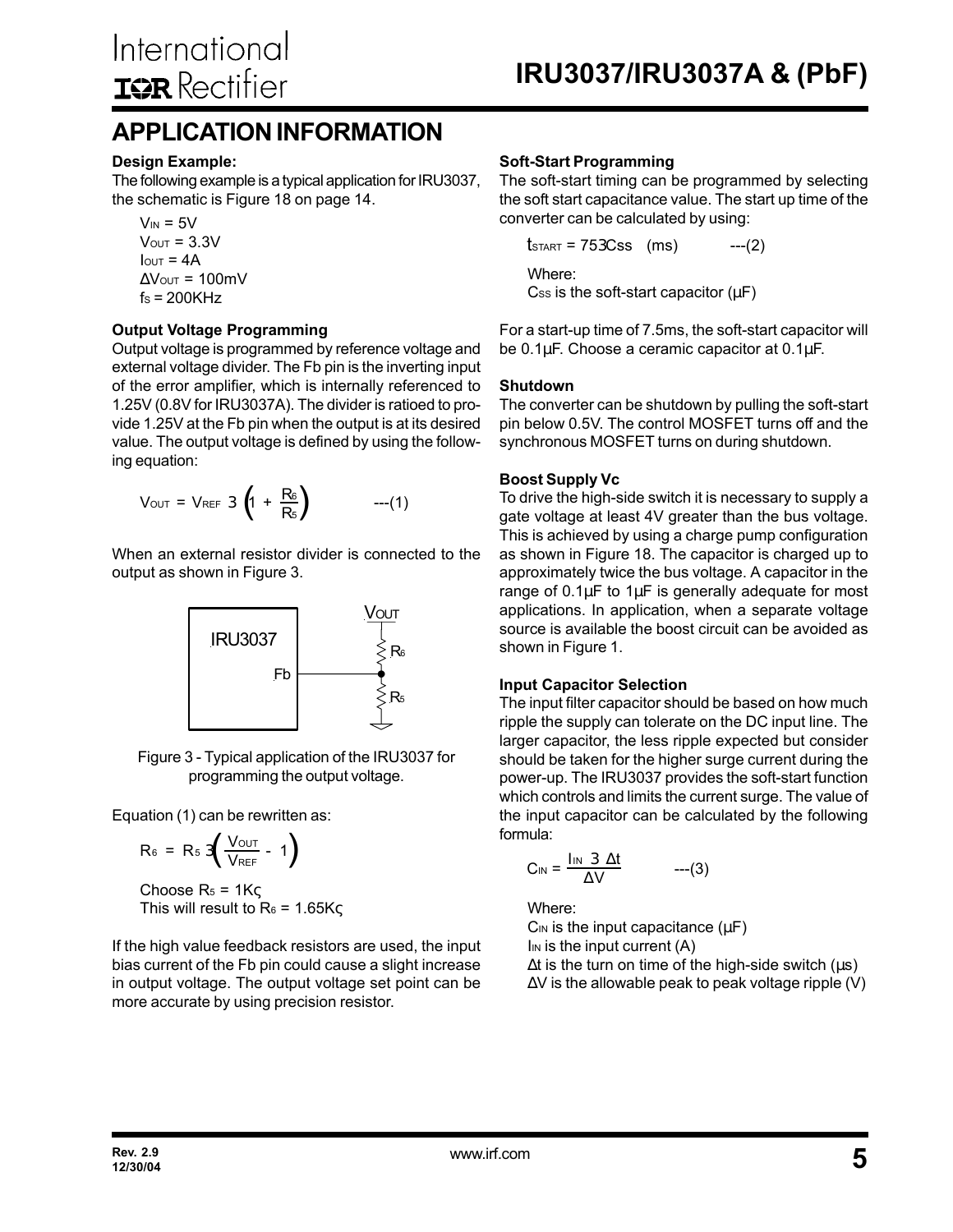Assuming the following:

 $\Delta V = 1\%$ (V<sub>IN</sub>), Efficiency(η) = 90%

$$
\Delta t = D \cdot 3 \frac{1}{f_s} \rightarrow \Delta t = 3.3 \mu s
$$
  

$$
\ln s = \frac{V \circ 3 \cdot 10}{\eta \cdot 3 \cdot V} \rightarrow \ln s = 2.93 A
$$

By using equation (3),  $C_{IN}$  = 193.3 $\mu$ F For higher efficiency, low ESR capacitor is recommended. Choose two 100µF capacitors.

The Sanyo TPB series PosCap capacitor 100µF, 10V with 55mς ESR is a good choice.

#### **Output Capacitor Selection**

The criteria to select the output capacitor is normally based on the value of the Effective Series Resistance (ESR). In general, the output capacitor must have low enough ESR to meet output ripple and load transient requirements, yet have high enough ESR to satisfy stability requirements. The ESR of the output capacitor is calculated by the following relationship:

ESR [ 
$$
\frac{\Delta V_0}{\Delta l_0}
$$
 ---(4)

\nWhere:

\n $\Delta V_0 =$  Output Voltage Ripple

\n $\Delta l_0 =$  Output Current

∆Vo=100mV and ∆lo=4A Results to ESR=25mς

The Sanyo TPC series, PosCap capacitor is a good choice. The 6TPC150M 150µF, 6.3V has an ESR 40mς. Selecting two of these capacitors in parallel, results to an ESR of  $\approx$  20m $\varsigma$  which achieves our low ESR goal.

The capacitor value must be high enough to absorb the inductor's ripple current. The larger the value of capacitor, the lower will be the output ripple voltage.

#### **Inductor Selection**

The inductor is selected based on output power, operating frequency and efficiency requirements. Low inductor value causes large ripple current, resulting in the smaller size, but poor efficiency and high output noise. Generally, the selection of inductor value can be reduced to desired maximum ripple current in the inductor (∆i). The optimum point is usually found between 20% and 50% ripple of the output current.

For the buck converter, the inductor value for desired operating ripple current can be determined using the following relation:

$$
V_{IN} - V_{OUT} = L3 \frac{\Delta i}{\Delta t} \; ; \; \Delta t = D3 \frac{1}{fs} \; ; \; D = \frac{V_{OUT}}{V_{IN}}
$$
\n
$$
L = (V_{IN} - V_{OUT})3 \frac{V_{OUT}}{V_{IN}3 \Delta i 3fs} \quad --- (5)
$$
\nWhere:

\n
$$
V_{IN} = \text{Maximum Input Voltage}
$$
\n
$$
V_{OUT} = \text{Output Voltage}
$$

∆i = Inductor Ripple Current  $fs =$  Switching Frequency

∆t = Turn On Time

D = Duty Cycle

If  $\Delta i = 20\%$ (lo), then the output inductor will be:

 $L = 7uH$ 

The Toko D124C series provides a range of inductors in different values, low profile suitable for large currents, 10µH, 4.2A is a good choice for this application. This will result to a ripple approximately 14% of output current.

#### **Power MOSFET Selection**

The IRU3037 uses two N-Channel MOSFETs. The selections criteria to meet power transfer requirements is based on maximum drain-source voltage (V<sub>DSS</sub>), gatesource drive voltage (VGS), maximum output current, Onresistance R<sub>DS(ON)</sub> and thermal management.

The MOSFET must have a maximum operating voltage  $(V_{\text{DSS}})$  exceeding the maximum input voltage  $(V_{\text{IN}})$ .

The gate drive requirement is almost the same for both MOSFETs. Logic-level transistor can be used and caution should be taken with devices at very low VGS to prevent undesired turn-on of the complementary MOSFET, which results a shoot-through current.

The total power dissipation for MOSFETs includes conduction and switching losses. For the Buck converter the average inductor current is equal to the DC load current. The conduction loss is defined as:

Pcond (Upper Switch) =  $2$ ILOAD 3 RDS(ON) 3 D 3  $\theta$ 

Pcond (Lower Switch) =  $^2$ ILOAD 3 RDS(ON) 3 (1 - D) 3  $\theta$ 

 $θ$  = R<sub>DS(ON)</sub> Temperature Dependency

The R<sub>DS(ON)</sub> temperature dependency should be considered for the worst case operation. This is typically given in the MOSFET data sheet. Ensure that the conduction losses and switching losses do not exceed the package ratings or violate the overall thermal budget.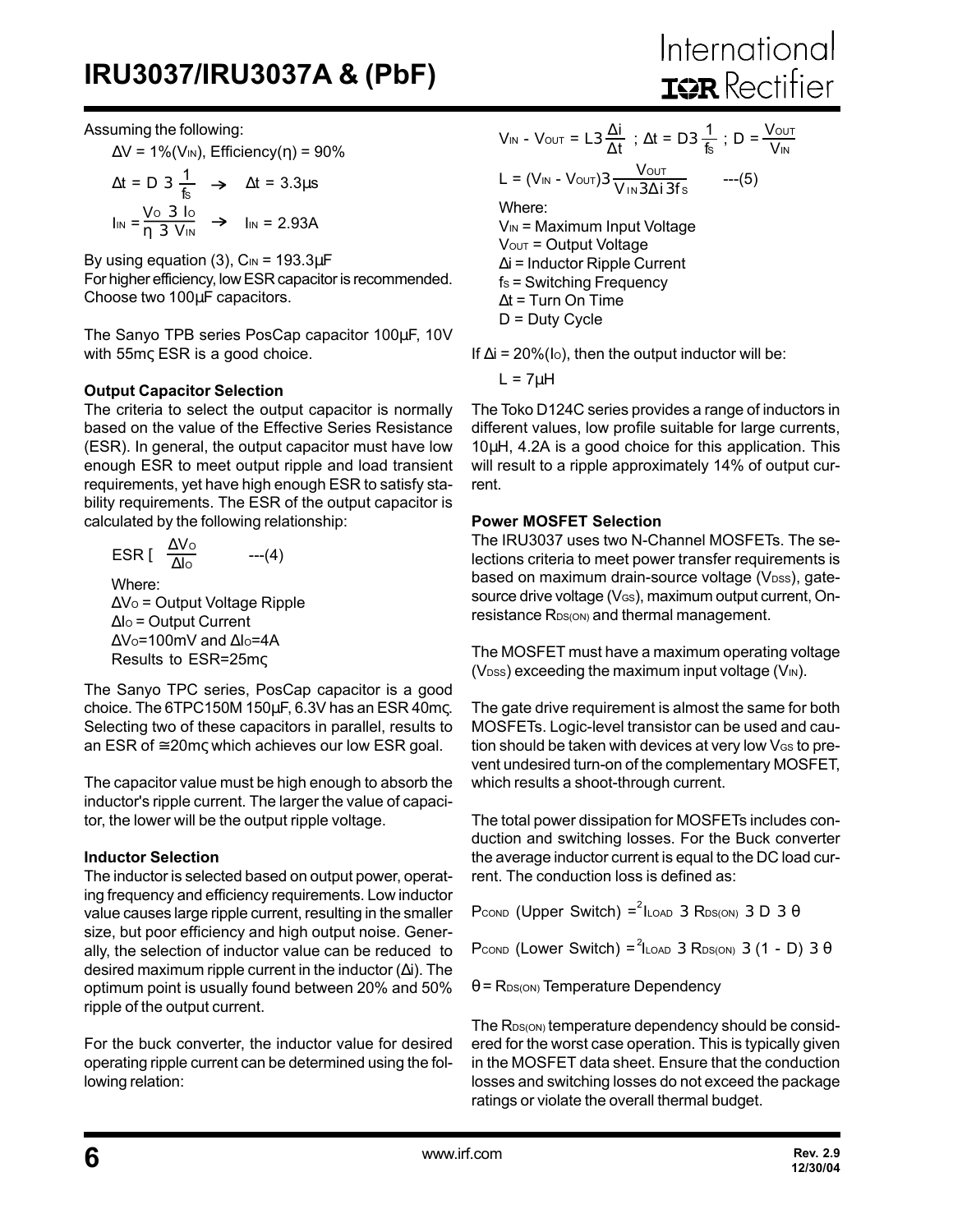International **ISR** Rectifier

For this design, IRF7301 is a good choice. The device provides low on-resistance in a compact SOIC 8-Pin package.

The IRF7301 has the following data:

 $V_{DSS}$  = 20V  $I_D = 5.2A$  $R_{DS(ON)} = 0.05c$ 

The total conduction losses will be:

PCON(TOTAL)=PCON(Upper Switch)+Pcon(Lower Switch)

 $P_{CON(TOTAL)} = \hat{1}_{LOAD}$  3  $R_{DS(ON)}$  3  $\theta$ 

 $\theta$  = 1.5 according to the IRF7301 data sheet for 1508C junction temperature

 $P_{CON(TOTAL)} = 1.2W$ 

The switching loss is more difficult to calculate, even though the switching transition is well understood. The reason is the effect of the parasitic components and switching times during the switching procedures such as turn-on / turnoff delays and rise and fall times. With a linear approximation, the total switching loss can be expressed as:

$$
P_{SW} = \frac{V_{DS(OFF)}}{2} \cdot 3 \cdot \frac{tr + tf}{T} \cdot 3 \quad I_{LOAD} \qquad ---(6)
$$
  
Where:  
  $V_{DS(OFF)} = \text{Drain to Source Voltage at off time}$   
  $tr = \text{Rise Time}$   
  $tr = \text{Fall Time}$   
  $T = \text{Switching Period}$   
  $I_{LOAD} = \text{Load Current}$ 

The switching time waveform is shown in figure 4.



Figure 4 - Switching time waveforms.

From IRF7301 data sheet we obtain:

$$
tr = 42ns
$$
  

$$
tr = 51ns
$$

These values are taken under a certain condition test. For more detail please refer to the IRF7301 data sheet.

By using equation (6), we can calculate the switching losses.

 $P_{SW} = 0.186W$ 

#### **Feedback Compensation**

The IRU3037 is a voltage mode controller; the control loop is a single voltage feedback path including error amplifier and error comparator. To achieve fast transient response and accurate output regulation, a compensation circuit is necessary. The goal of the compensation network is to provide a closed loop transfer function with the highest 0dB crossing frequency and adequate phase margin (greater than 458).

The output LC filter introduces a double pole, –40dB/ decade gain slope above its corner resonant frequency, and a total phase lag of 1808 (see Figure 5). The Resonant frequency of the LC filter expressed as follows:

$$
F_{LC} = \frac{1}{2\pi 3 \sqrt{L_0 3C_0}} \qquad ---(7)
$$

Figure 5 shows gain and phase of the LC filter. Since we already have 1808 phase shift just from the output filter, the system risks being unstable.



Figure 5 - Gain and phase of LC filter.

The IRU3037's error amplifier is a differential-input transconductance amplifier. The output is available for DC gain control or AC phase compensation.

The E/A can be compensated with or without the use of local feedback. When operated without local feedback the transconductance properties of the E/A become evident and can be used to cancel one of the output filter poles. This will be accomplished with a series RC circuit from Comp pin to ground as shown in Figure 6.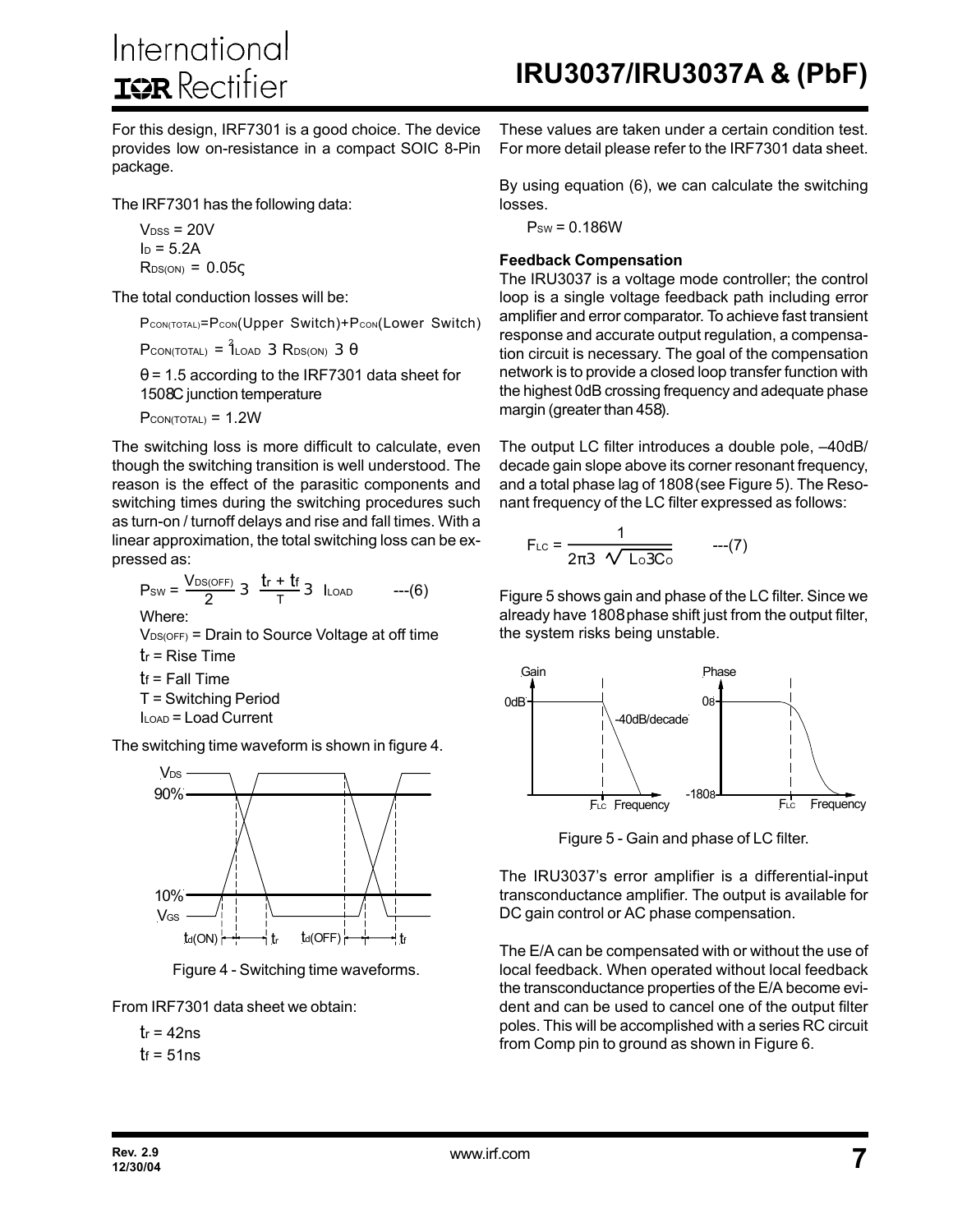Note that this method requires that the output capacitor should have enough ESR to satisfy stability requirements. In general the output capacitor's ESR generates a zero typically at 5KHz to 50KHz which is essential for an acceptable phase margin.

The ESR zero of the output capacitor expressed as follows:



Figure 6 - Compensation network without local feedback and its asymptotic gain plot.

The transfer function (Ve /  $V$ <sub>OUT</sub>) is given by:

$$
H(s) = \left( g_m 3 \frac{R_5}{R_6 + R_5} \right) 3 \frac{1 + sR_4C_9}{sC_9} \qquad ---(9)
$$

The (s) indicates that the transfer function varies as a function of frequency. This configuration introduces a gain and zero, expressed by:

$$
|H(s)| = g_{m3} \frac{R_5}{R_6 3R_5} 3 R_4 \t---(10)
$$
  

$$
F_z = \frac{1}{2\pi 3R_4 3C_9} \t---(11)
$$

The gain is determined by the voltage divider and E/A's transconductance gain.

First select the desired zero-crossover frequency (Fo):

Fo > F<sub>ESR</sub> and F<sub>o</sub> [  $(1/5 \sim 1/10)3$  fs

Use the following equation to calculate R<sub>4</sub>:

$$
R_4 = \frac{V_{\text{osc}}}{V_{\text{IN}}} 3 \frac{F_{\text{O3FESR}}}{F_{\text{LC}}^2} 3 \frac{R_5 + R_6}{R_5} 3 \frac{1}{g_m} \qquad \text{---}(12)
$$

Where:

 $V_{IN}$  = Maximum Input Voltage

Vosc = Oscillator Ramp Voltage

Fo = Crossover Frequency

FESR = Zero Frequency of the Output Capacitor

FLC = Resonant Frequency of the Output Filter  $R_5$  and  $R_6$  = Resistor Dividers for Output Voltage

Programming

gm = Error Amplifier Transconductance

For:  $V_{IN} = 5V$  $V$ osc = 1.25 $V$  $Fo = 30K$ Hz  $F_{ESR} = 26.52KHz$  $F_{LC}$  = 2.9KHz  $R_5 = 1K$  $R_6 = 1.65K$  $q_m = 600 \mu m$ ho

This results to  $R_4 = 104.4K\zeta$ . Choose  $R_4 = 105K\zeta$ 

To cancel one of the LC filter poles, place the zero before the LC filter resonant frequency pole:

$$
F_z \approx 75\% F_{LC}
$$
  
\n
$$
F_z \approx 0.753 \frac{1}{2\pi \sqrt{L_0 3 C_0}}
$$
---(13)  
\nFor:  
\n
$$
L_0 = 10\mu H
$$
  
\n
$$
C_0 = 300\mu F
$$
  
\n
$$
F_z = 2.17KHz
$$
  
\n
$$
R_4 = 86.6K\varsigma
$$

Using equations (11) and (13) to calculate  $C_9$ , we get:

$$
C_9 = 698pF
$$
  
Choose C<sub>9</sub> = 680pF

One more capacitor is sometimes added in parallel with C9 and R4. This introduces one more pole which is mainly used to supress the switching noise. The additional pole is given by:

$$
F_P = \frac{1}{2\pi \ 3 \ R_4 \ 3 \frac{C_9 \ 3 \ C_{POLE}}{C_9 + C_{POLE}}}
$$

The pole sets to one half of switching frequency which results in the capacitor CPOLE:

$$
C_{\text{POLE}} = \frac{1}{\pi 3R_4 3f_s - \frac{1}{C_0}} \approx \frac{1}{\pi 3R_4 3f_s}
$$
\n
$$
\text{for } F_{\text{P}} << \frac{f_s}{2}
$$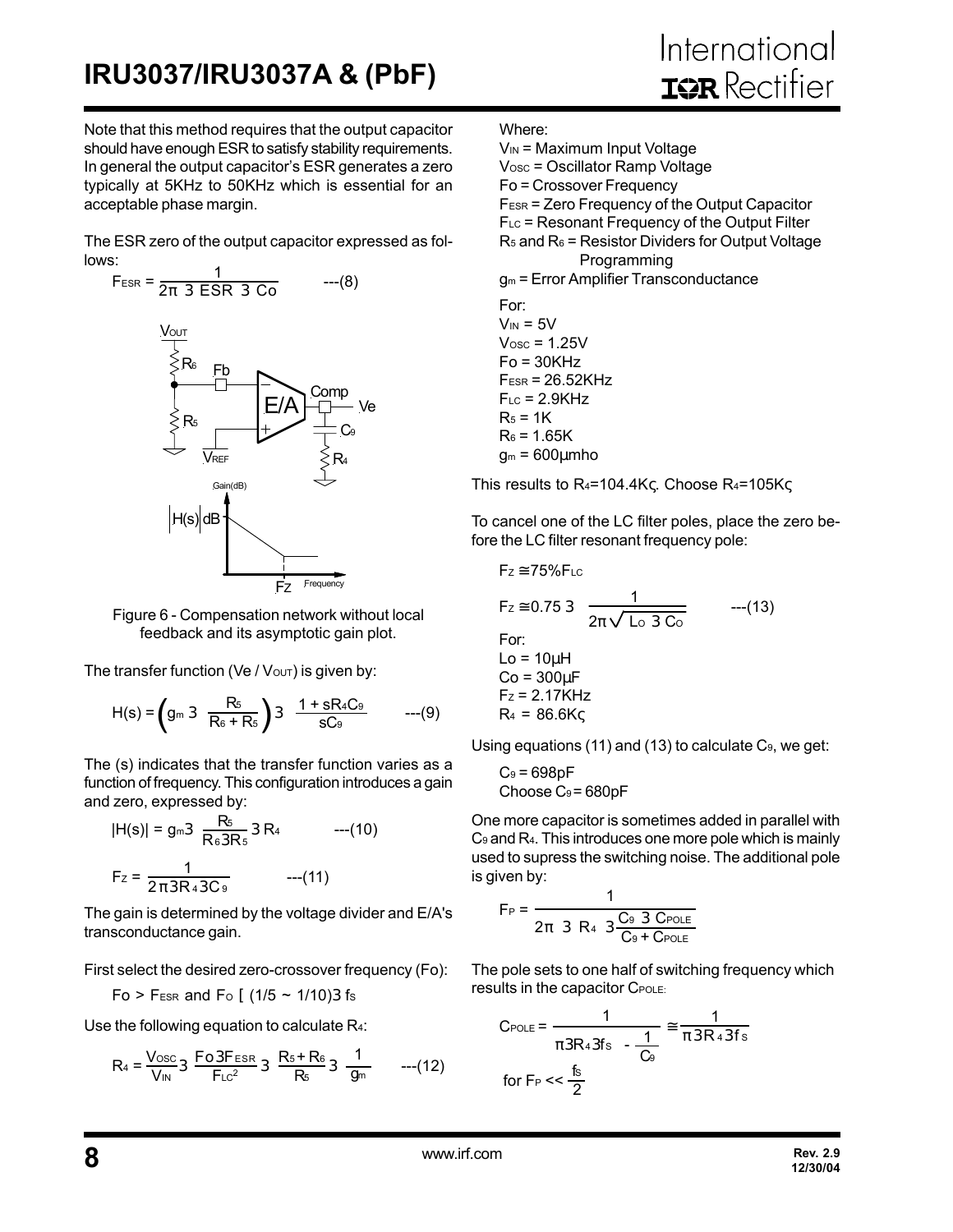For a general solution for unconditionally stability for any type of output capacitors, in a wide range of ESR values we should implement local feedback with a compensation network. The typically used compensation network for voltage-mode controller is shown in Figure 7.



Figure 7 - Compensation network with local feedback and its asymptotic gain plot.

In such configuration, the transfer function is given by:

$$
\frac{V_e}{V_{\text{OUT}}} = \frac{1 - g_m Z_f}{1 + g_m Z_{IN}}
$$

The error amplifier gain is independent of the transconductance under the following condition:

 $\text{GmZ}_{f}$  >> 1 and  $\text{GmZ}_{IN}$  >>1 ---(14)

By replacing  $Z_{\text{IN}}$  and  $Z_f$  according to Figure 7, the transformer function can be expressed as:

$$
H(s) = \frac{1}{sRe(C_{12}+C_{11})} \cdot 3 \frac{(1+sR_{7}C_{11})3[1+sC_{10}(R_{6}+R_{8})]}{1+sR_{7} \left(\frac{C_{12}3C_{11}}{C_{12}+C_{11}}\right) 3(1+sR_{8}C_{10})}
$$

As known, transconductance amplifier has high impedance (current source) output, therefore, consider should be taken when loading the E/A output. It may exceed its source/sink output current capability, so that the amplifier will not be able to swing its output voltage over the necessary range.

The compensation network has three poles and two zeros and they are expressed as follows:

$$
F_{P1} = 0
$$
\n
$$
F_{P2} = \frac{1}{2\pi 3R_8 3C_{10}}
$$
\n
$$
F_{P3} = \frac{1}{2\pi 3R_7 3\left(\frac{C_{12}3C_{11}}{C_{12} + C_{11}}\right)} \approx \frac{1}{2\pi 3R_7 3C_{12}}
$$
\n
$$
F_{Z1} = \frac{1}{2\pi 3R_7 3C_{11}}
$$

$$
F_{Z2} = \frac{1}{2\pi 3C_{10}3(R_6 + R_8)} \approx \frac{1}{2\pi 3C_{10}3R_6}
$$

Cross Over Frequency:

$$
F_0 = R_7 3C_{10} 3 \frac{V_{IN}}{V_{OSC}} \frac{1}{2\pi 3L_0 3C_0} \qquad ---(15)
$$
  
Where:  
V<sub>Nu</sub> = Maximum Input Voltrace

VIN = Maximum Input Voltage Vosc = Oscillator Ramp Voltage Lo = Output Inductor Co = Total Output Capacitors

The stability requirement will be satisfied by placing the poles and zeros of the compensation network according to following design rules. The consideration has been taken to satisfy condition (14) regarding transconductance error amplifier.

- 1) Select the crossover frequency: Fo < F<sub>ESR</sub> and Fo  $(1/10 \sim 1/6)$ 3 fs
- 2) Select R<sub>7</sub>, so that R<sub>7</sub> >>  $\frac{2}{\sqrt{2}}$ gm
- 3) Place first zero before LC's resonant frequency pole.  $F_{Z1} \cong 75\%$  FLC

$$
C_{11} = \frac{1}{2\pi \ 3 \ F_{21} \ 3 \ R_7}
$$

4) Place third pole at the half of the switching frequency.

$$
F_{P3} = \frac{fs}{2}
$$
  
C<sub>12</sub> =  $\frac{1}{2\pi \ 3 \ R \ 7 \ 3 \ F_{P3}}$ 

 $C_{12}$  > 50pF If not, change  $R_7$  selection.

5) Place  $R_7$  in (15) and calculate  $C_{10}$ :

$$
C_{10} [ \frac{2\pi \ 3 \ Lo \ 3 \ Fo \ 3 \ Co}{R_{7}} \ 3 \frac{V_{OSC}}{V_{IN}}
$$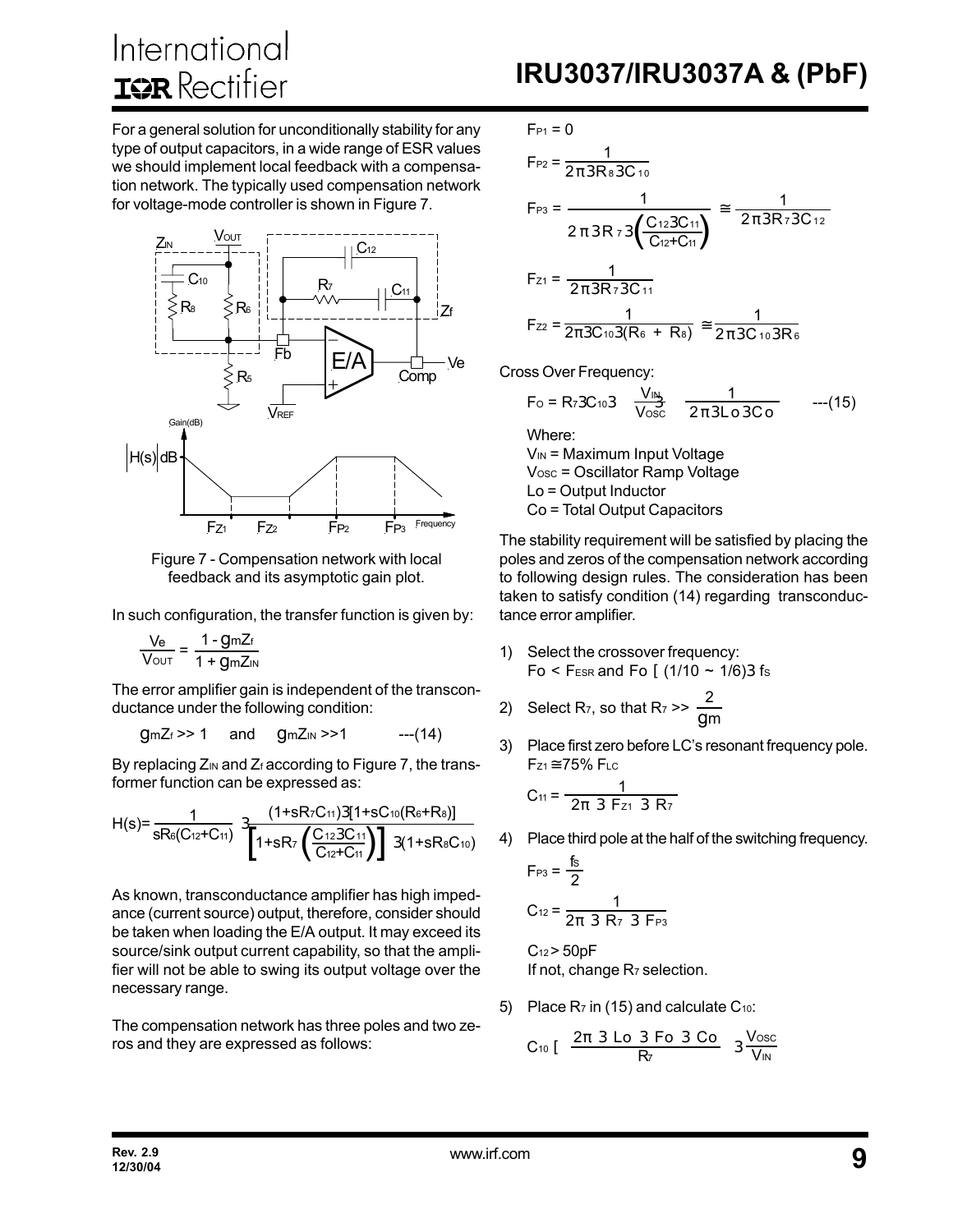6) Place second pole at the ESR zero.  $F_{P2}$  =  $F_{ESR}$ 

$$
R_8 = \frac{1}{2\pi \ 3 \ C_{10} \ 3 \ F_{P2}}
$$
  
Check if  $R_8 > \frac{1}{gm}$ 

If  $R_8$  is too small, increase  $R_7$  and start from step 2.

7) Place second zero around the resonant frequency.  $F_{Z2} = F_{LC}$ 

$$
R_6 = \frac{1}{2\pi \ 3 \ C_{10} \ 3 \ F_{22}} - R_8
$$

8) Use equation (1) to calculate R<sub>5</sub>.

$$
R_5 = \frac{V_{REF}}{V_{OUT} - V_{REF}} \quad 3 R_6
$$

These design rules will give a crossover frequency approximately one-tenth of the switching frequency. The higher the band width, the potentially faster the load transient speed. The gain margin will be large enough to provide high DC-regulation accuracy (typically -5dB to - 12dB). The phase margin should be greater than 458 for overall stability.

#### **IC Quiescent Power Dissipation**

Power dissipation for IC controller is a function of applied voltage, gate driver loads and switching frequency. The IC's maximum power dissipation occurs when the IC operating with single 12V supply voltage (Vcc=12V and Vc≅24V) at 400KHz switching frequency and maximum gate loads.

Figures 9 and 10 show voltage vs. current, when the gate drivers loaded with 470pF, 1150pF and 1540pF capacitors. The IC's power dissipation results to an excessive temperature rise. This should be considered when using IRU3037A for such application.

#### **Layout Consideration**

The layout is very important when designing high frequency switching converters. Layout will affect noise pickup and can cause a good design to perform with less than expected results.

# International **IGR** Rectifier

Start to place the power components, make all the connection in the top layer with wide, copper filled areas. The inductor, output capacitor and the MOSFET should be close to each other as possible. This helps to reduce the EMI radiated by the power traces due to the high switching currents through them. Place input capacitor directly to the drain of the high-side MOSFET, to reduce the ESR replace the single input capacitor with two parallel units. The feedback part of the system should be kept away from the inductor and other noise sources, and be placed close to the IC. In multilayer PCB use one layer as power ground plane and have a control circuit ground (analog ground), to which all signals are referenced. The goal is to localize the high current path to a separate loop that does not interfere with the more sensitive analog control function. These two grounds must be connected together on the PC board layout at a single point.

Figure 8 shows a suggested layout for the critical components, based on the schematic on page 14.



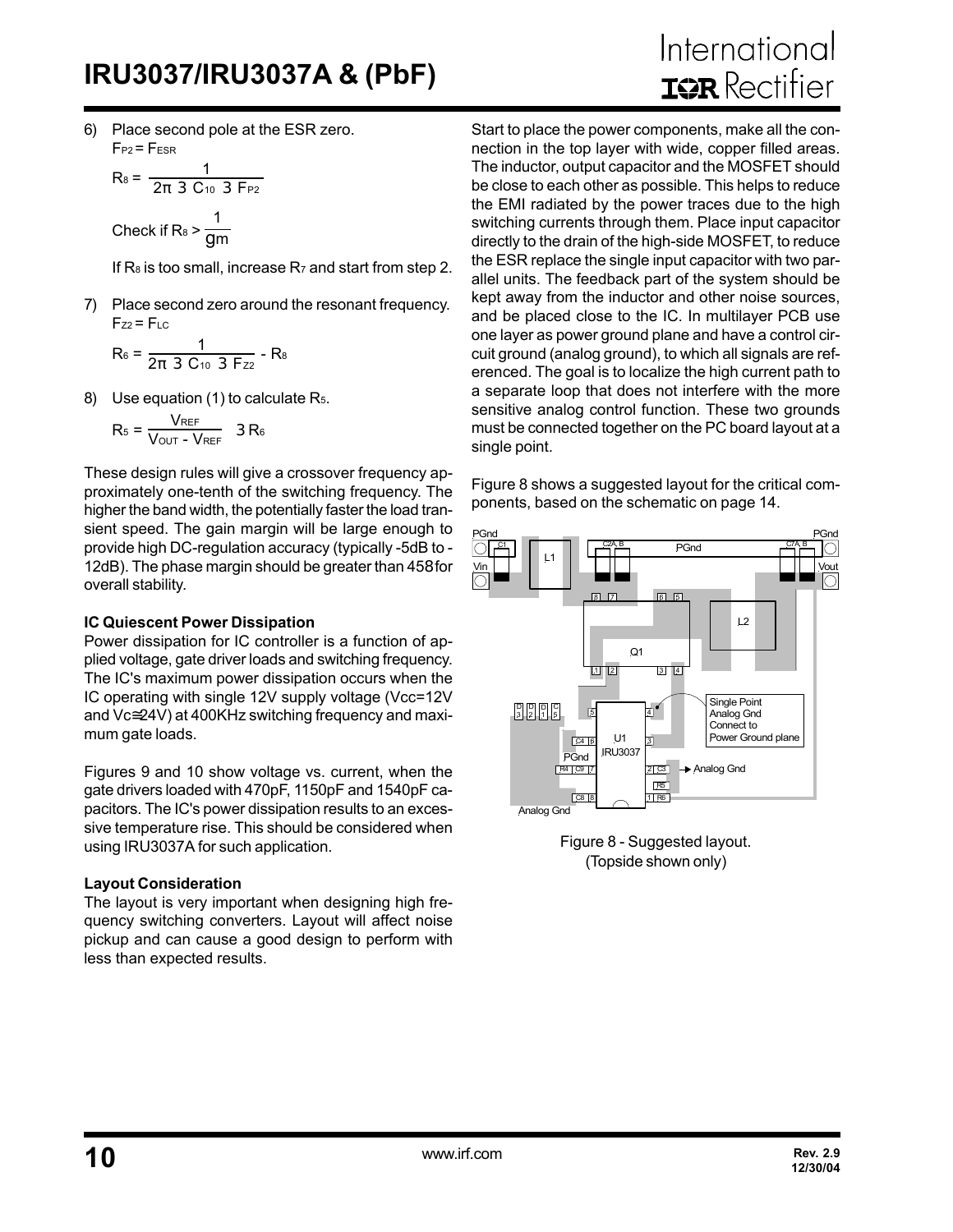## **TYPICAL PERFORMANCE CHARACTERISTICS**



Figure 9 - Vcc vs. Icc



Figure 10 - Vc vs. Ic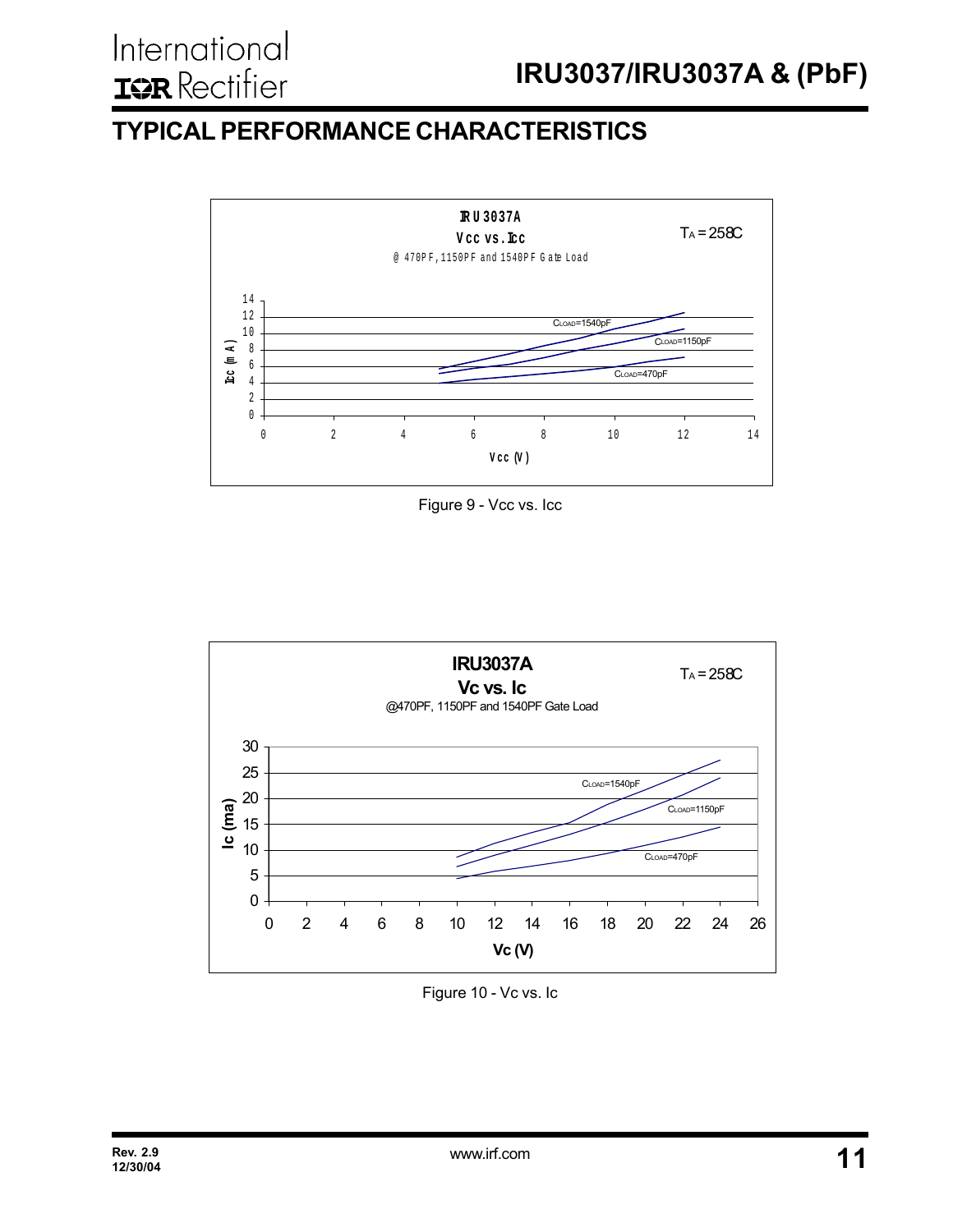### **TYPICAL PERFORMANCE CHARACTERISTICS**





Figure 11 - Output Voltage Figure 12 - Output Frequency



Figure 13 - Maximum Duty Cycle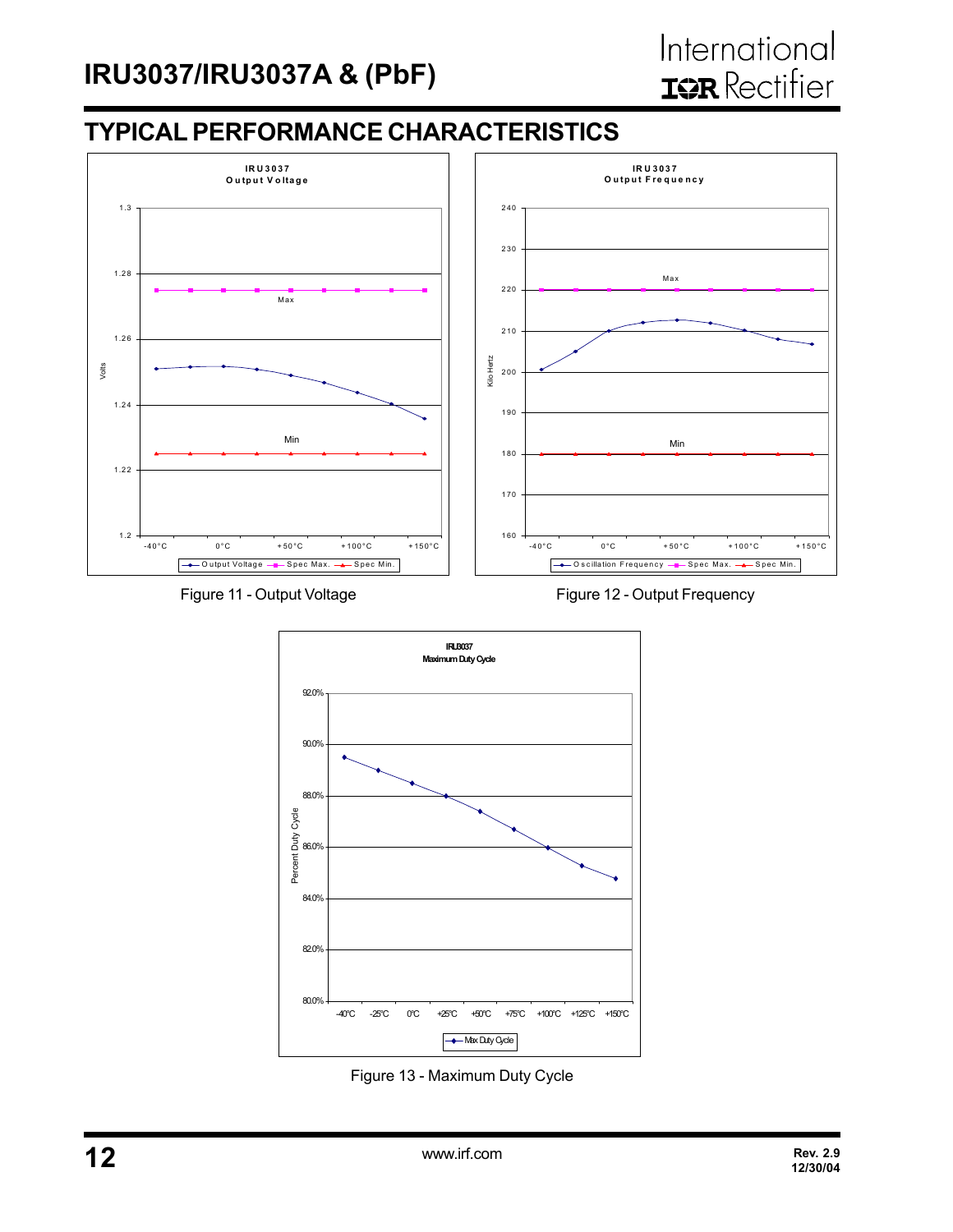## International **IQR** Rectifier

## **IRU3037/IRU3037A & (PbF)**

## **TYPICAL PERFORMANCE CHARACTERISTICS**



Figure 16 - Transconductance

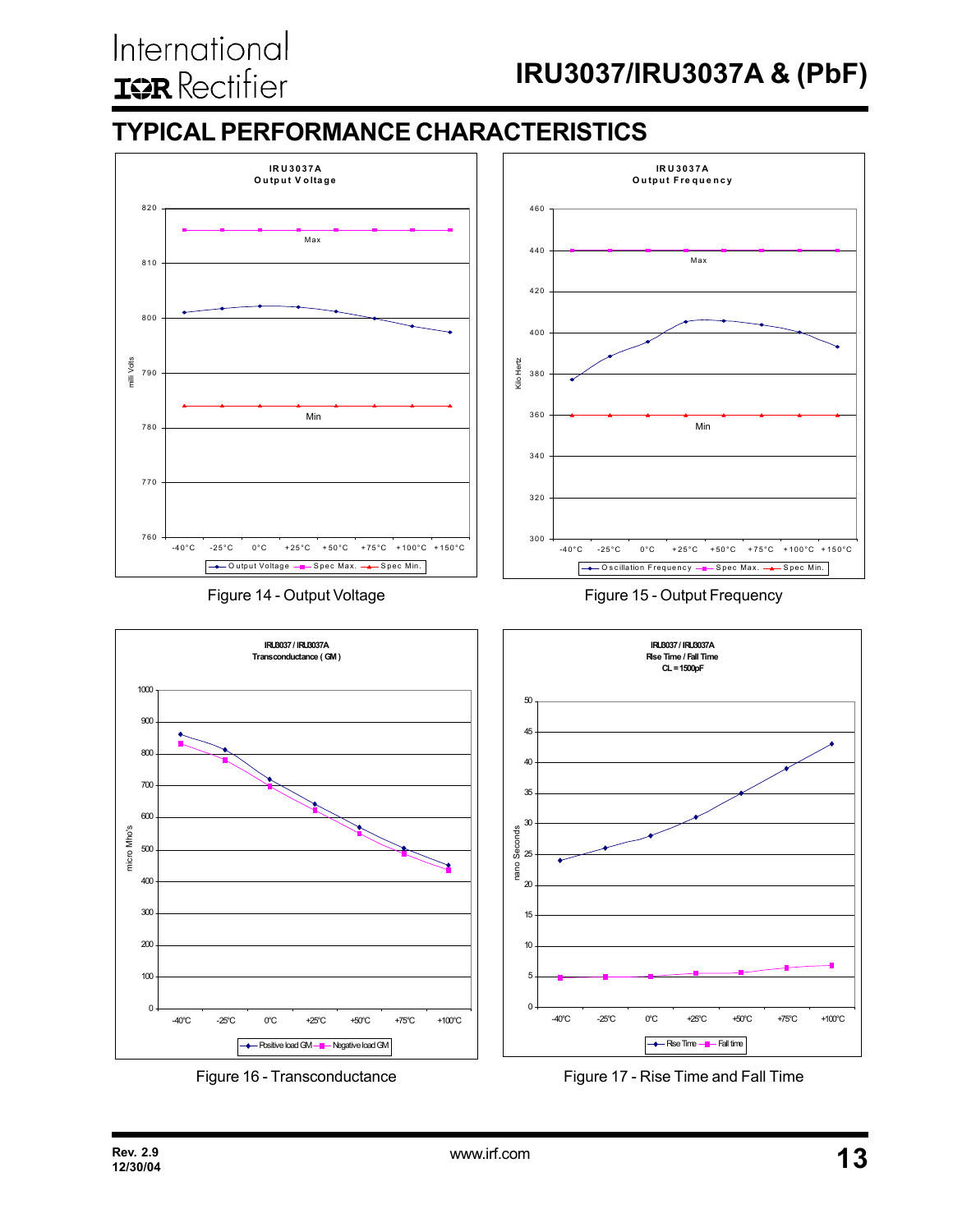## **TYPICAL APPLICATION**

**Single Supply 5V Input**



Figure 18 - Typical application of IRU3037 in an on-board DC-DC converter using a single 5V supply.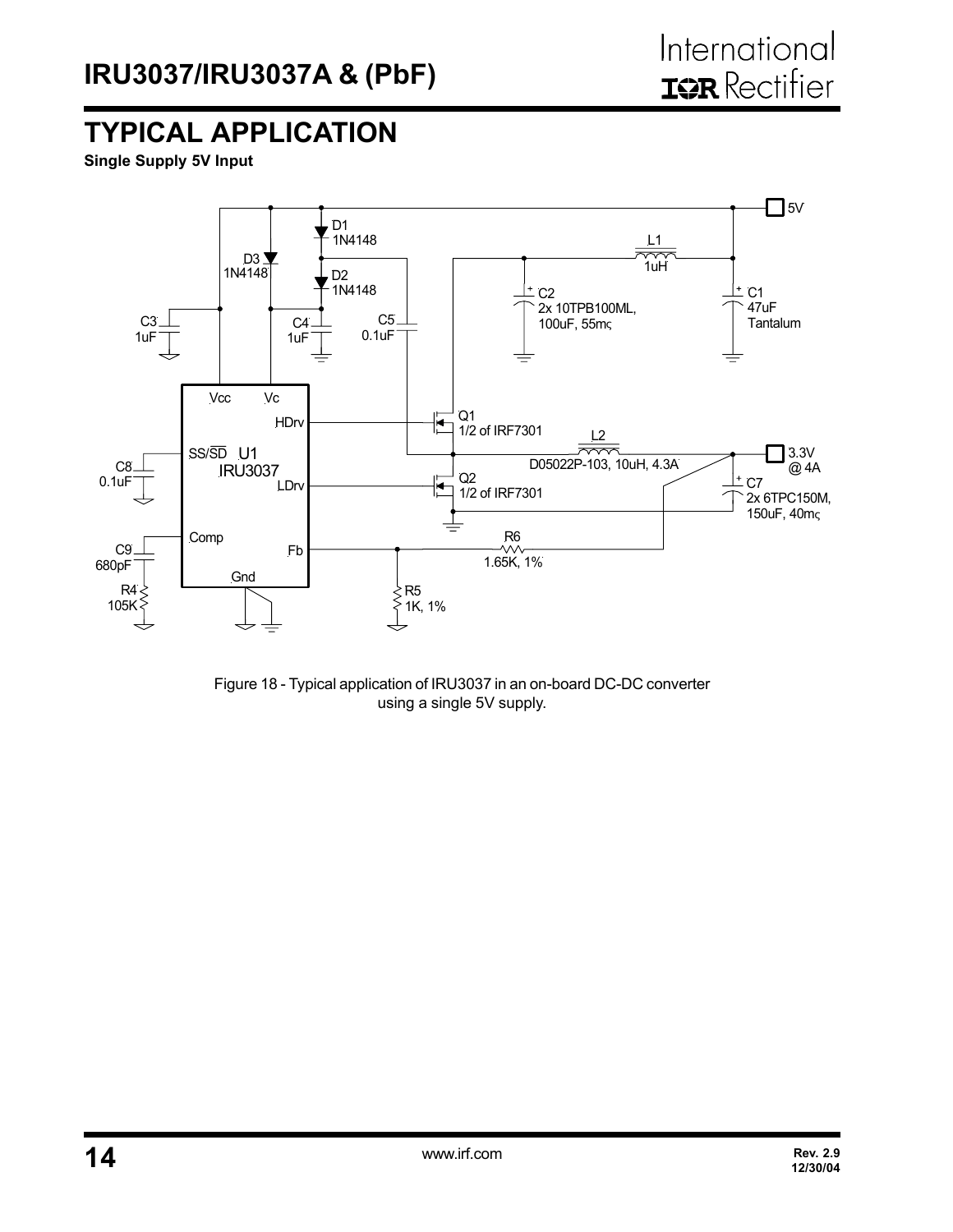### **TYPICAL APPLICATION**

**Dual Supply, 5V Bus and 12V Bias Input**



Figure 19 - Typical application of IRU3037 or IRU3037A in an on-board DC-DC converter providing the Core, GTL+, and Clock supplies for the Pentium II microprocessor.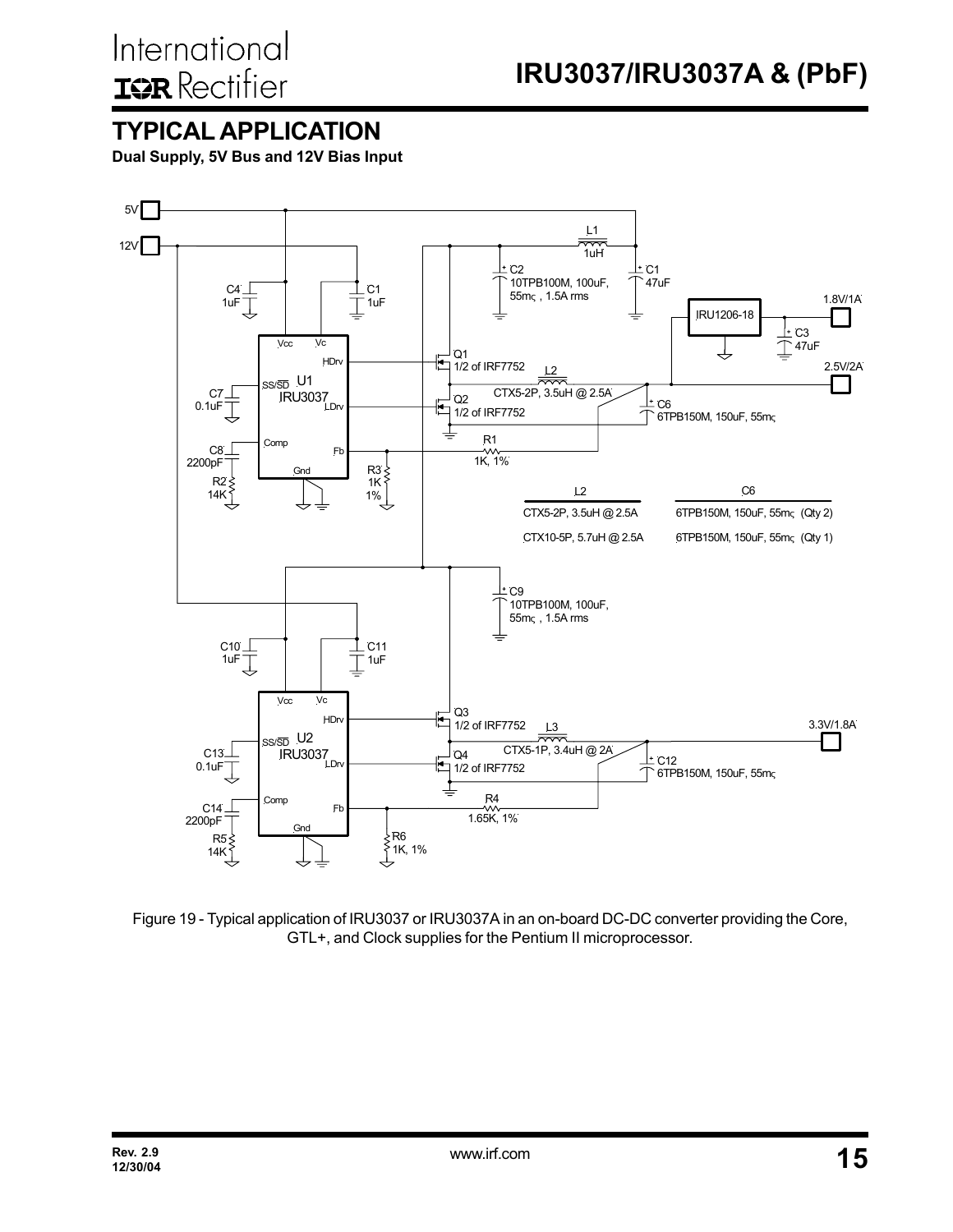## **TYPICAL APPLICATION**

**1.8V to 7.5V / 0.5A Boost Converter**



Figure 20 - Typical application of IRU3037 as a boost converter.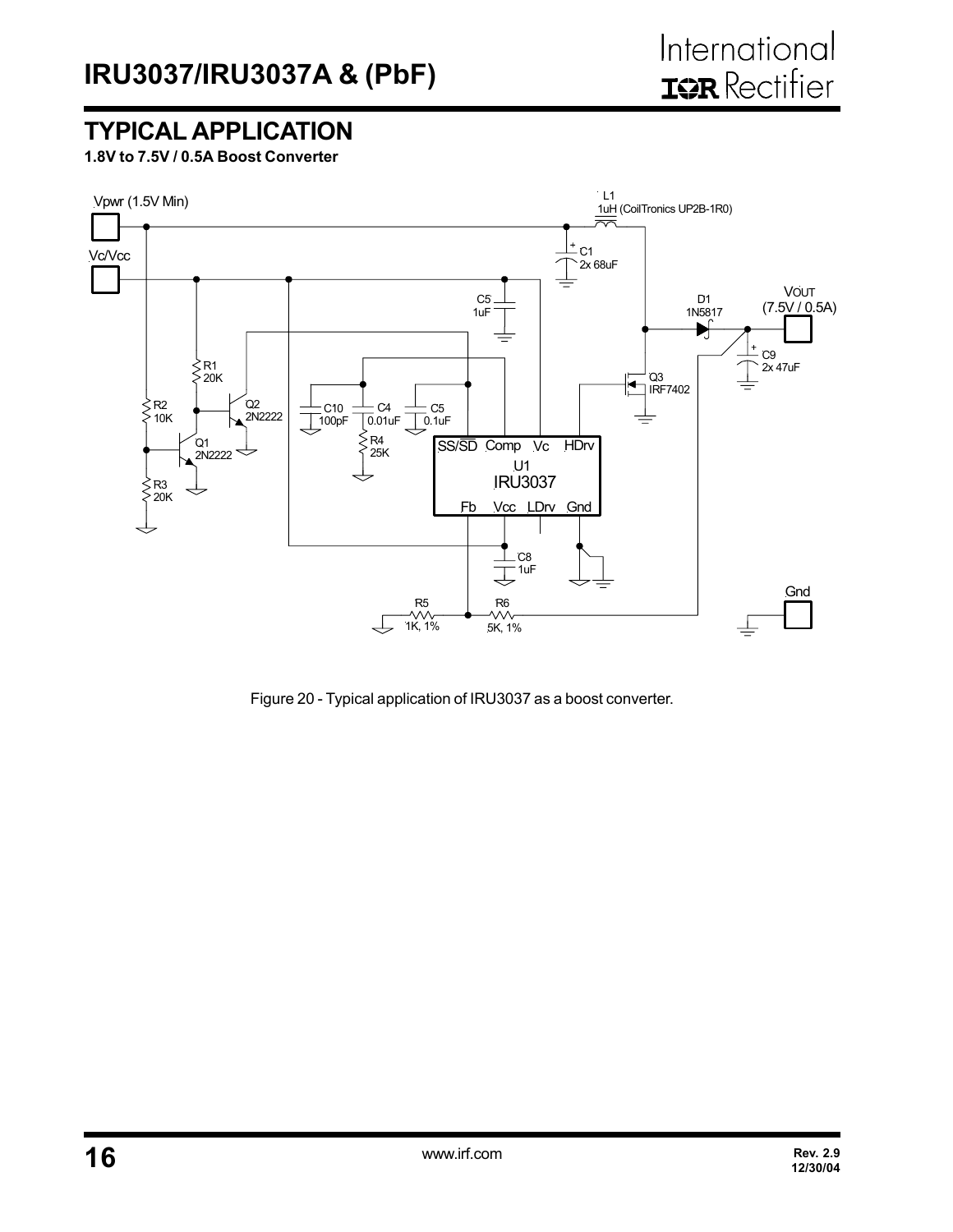## **DEMO-BOARD APPLICATION**

**5V or 12V to 3.3V @ 10A**



Figure 21 - Demo-board application of IRU3037.

#### **Application Parts List**

| <b>Ref Desig</b>                   | <b>Description</b>  | Value                  | Qty            | Part#          | <b>Manuf</b> |
|------------------------------------|---------------------|------------------------|----------------|----------------|--------------|
| Q1                                 | <b>MOSFET</b>       | 20V, 7mc, 15A          | 1              | <b>IRF7457</b> | <b>IR</b>    |
| Q2                                 | <b>MOSFET</b>       | 20V, 10mc, 12A         | 1              | <b>IRF7460</b> | <b>IR</b>    |
| U <sub>1</sub>                     | Controller          | Synchronous PWM        | 1              | <b>IRU3037</b> | IR           |
| D1, D2, D4                         | Diode               | <b>Fast Switching</b>  | 3              | LL4148         |              |
| L1                                 | Inductor            | $1\mu$ H, $10\text{A}$ | 1              | D03316P-102HC  | Coilcraft    |
| L2                                 | Inductor            | 3.3µH, 12A             | 1              | D05022P-332HC  | Coilcraft    |
| C <sub>1</sub>                     | Capacitor, Tantalum | 33µF, 16V              | 1              | ECS-T1CD336R   | Panasonic    |
| C <sub>2</sub> A, C <sub>2</sub> B | Capacitor, Poscap   | 47µF, 16V, 70mc        | $\overline{2}$ | 16TPB47M       | Sanyo        |
| <b>C9B, C9C</b>                    | Capacitor, Poscap   | 150µF, 6.3V, 40mc      | $\overline{2}$ | 6TPC150M       | Sanyo        |
| C5, C6                             | Capacitor, Ceramic  | 0.1µF, Y5V, 25V        | $\overline{2}$ | ECJ-2VF1E104Z  | Panasonic    |
| C <sub>3</sub>                     | Capacitor, Ceramic  | 1µF, X7R, 25V          | 1              | ECJ-3YB1E105K  | Panasonic    |
| C4                                 | Capacitor, Ceramic  | 2200pF, X7R, 50V       | 1              | ECJ-2VB1H222K  | Panasonic    |
| C7                                 | Capacitor, Ceramic  | 470pF, X7R             | 1              | ECJ-2VB2D471K  | Panasonic    |
| C8, C13, C19                       | Capacitor, Ceramic  | 1µF, Y5V, 16V          | 3              | ECJ-2VF1C105Z  | Panasonic    |
| R <sub>3</sub>                     | Resistor            | 20K, 5%                | 1              |                |              |
| R <sub>4</sub>                     | Resistor            | 4.7 $\zeta$ , 5%       | 1              |                |              |
| R <sub>5</sub>                     | Resistor            | 1K, 1%                 | 1              |                |              |
| R <sub>6</sub>                     | Resistor            | 1.65K, 1%              | 1              |                |              |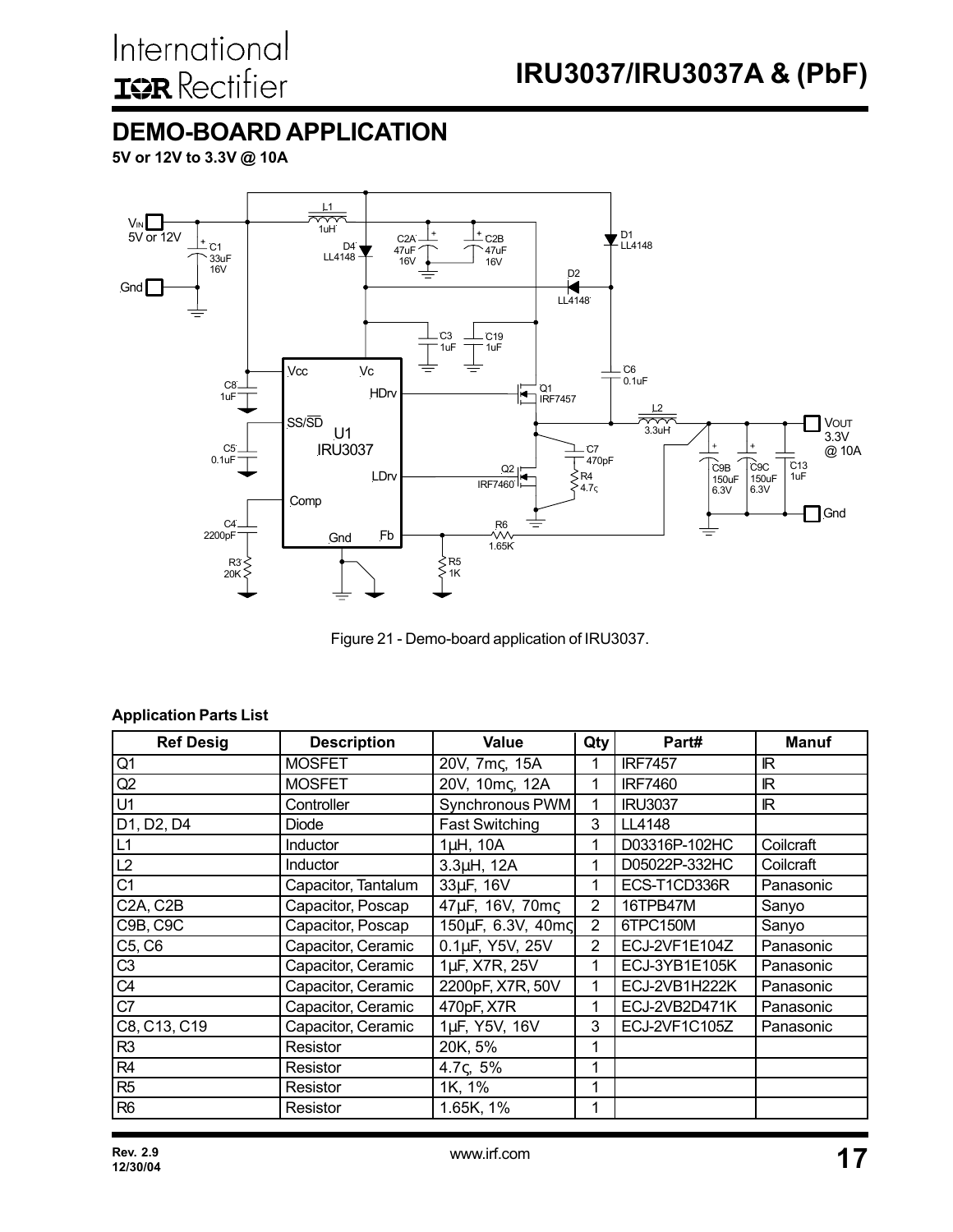## International **IQR** Rectifier

### **DEMO-BOARD WAVEFORMS**



Figure 22 - Efficiency for IRU3037 Evaluation Board.





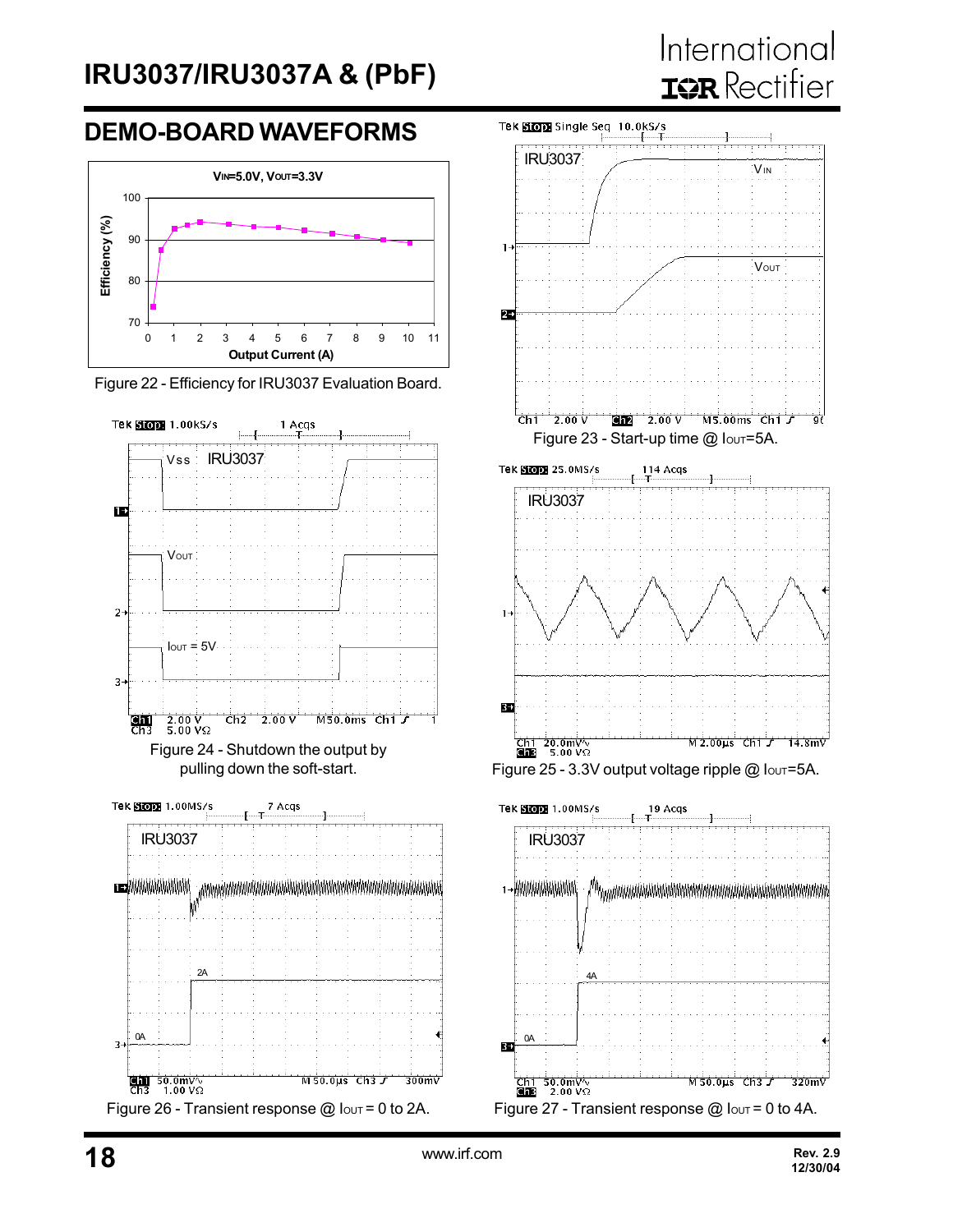









| <b>SYMBOL</b> | 8-PIN                                  |                |      |  |  |  |
|---------------|----------------------------------------|----------------|------|--|--|--|
| <b>DESIG</b>  | <b>MAX</b><br><b>MIN</b><br><b>NOM</b> |                |      |  |  |  |
| A             |                                        | 0.65 BSC       |      |  |  |  |
| B             | 4.30                                   | 4.40           | 4.50 |  |  |  |
| C             |                                        | 6.40 BSC       |      |  |  |  |
| D             | 0.19                                   |                | 0.30 |  |  |  |
| E             |                                        | 1.00           |      |  |  |  |
| F             |                                        | 1.00           |      |  |  |  |
| G             | 2.90                                   | 3.10           |      |  |  |  |
| Н             |                                        |                | 1.10 |  |  |  |
| J             | 0.85<br>0.90                           |                | 0.95 |  |  |  |
| Κ             | 0.05                                   |                | 0.15 |  |  |  |
| L             |                                        | <b>128 REF</b> |      |  |  |  |
| М             |                                        | <b>128 REF</b> |      |  |  |  |
| N             | 88<br>08                               |                |      |  |  |  |
| O             | 1.00 REF                               |                |      |  |  |  |
| P             | 0.60<br>0.50                           |                | 0.75 |  |  |  |
| Q             | 0.20                                   |                |      |  |  |  |
| R             | 0.09                                   |                |      |  |  |  |
| R1            | 0.09                                   |                |      |  |  |  |

NOTE: ALL MEASUREMENTS ARE IN MILLIMETERS.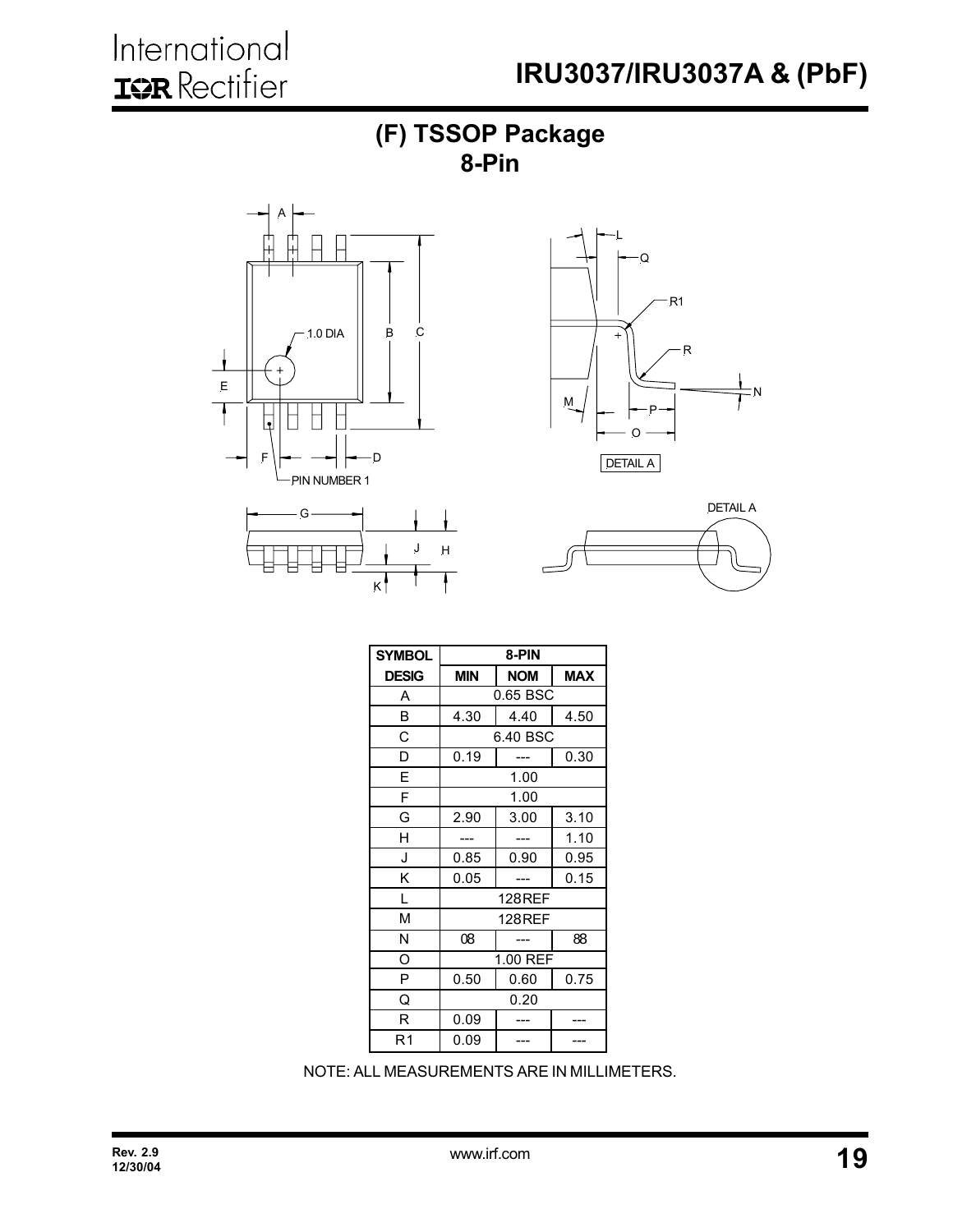

| 8-PIN         |              |            |  |  |
|---------------|--------------|------------|--|--|
| <b>SYMBOL</b> | MIN          | <b>MAX</b> |  |  |
| A             | 4.80         | 4.98       |  |  |
| B             | 1.27 BSC     |            |  |  |
| С             | 0.53 REF     |            |  |  |
| D             | 0.36         | 0.46       |  |  |
| E             | 3.81         | 3.99       |  |  |
| F             | 1.52         | 1.72       |  |  |
| G             | 0.10<br>0.25 |            |  |  |
| H             |              | 78 BSC     |  |  |
| I             | 0.19         | 0.25       |  |  |
| J             | 5.80         | 6.20       |  |  |
| Κ             | 08           | 88         |  |  |
| L             | 0.41         | 1.27       |  |  |
|               | 1.37<br>1.57 |            |  |  |

NOTE: ALL MEASUREMENTS ARE IN MILLIMETERS.